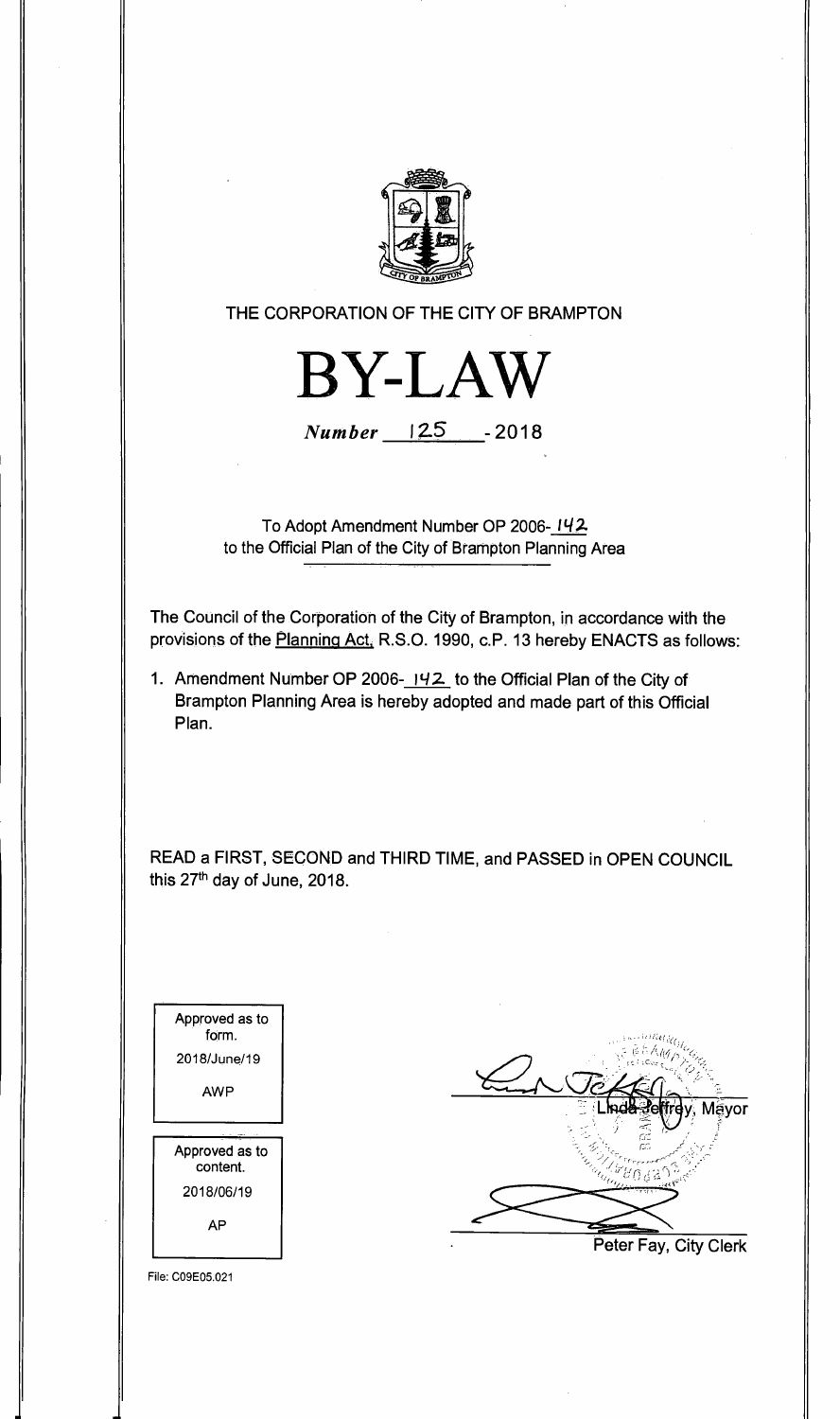AMENDMENT NUMBER OP 2006-142 **To Official Plan of the City of Brampton Planning Area**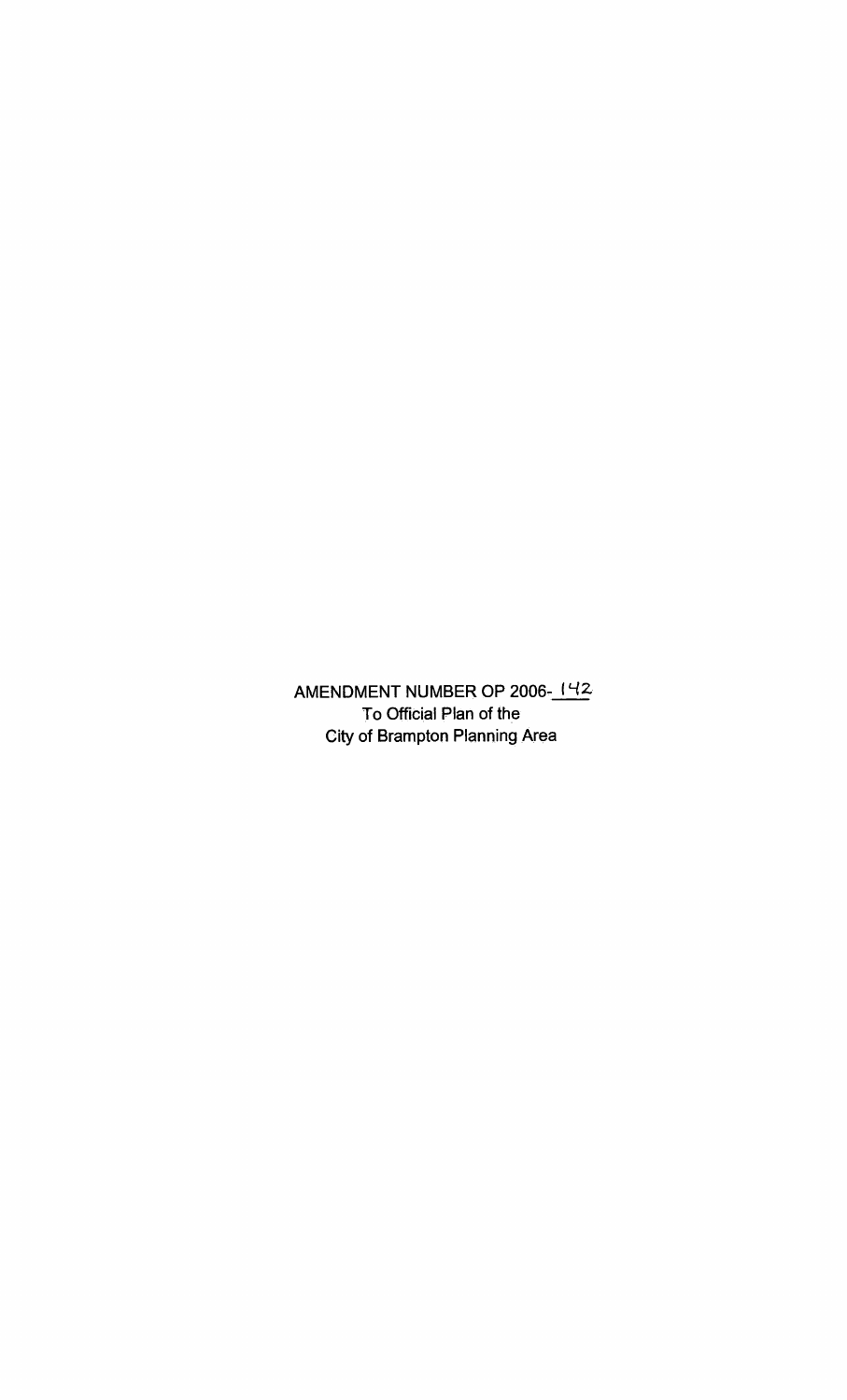## **AMENDMENT NUMBER OP 2006- 142 TO THE OFFICIAL PLAN OF THE CITY OF BRAMPTON PLANNING AREA**

## **1.0 Purpose:**

**The purpose of this amendment is to revise the land use designation of the lands outlined on Schedule A to this amendment to permit the development of a hotel, office, retail uses, live/work and residential uses, and to provide specific policies to guide development of the subject lands as an office / mixed use development.** 

## **2.0 Location:**

**The lands subject to this amendment are located on the' northeast corner of McVean Drive and Queen Street East. The land is described as Part of Lot 5, Concession 9, N.D. in the City of Brampton, Regional Municipality of Peel and designated as Parts 1 and 2 Reference Plan 43R-27720.** 

## **3.0 Amendments and Policies Relative Thereto:**

- **3.1. The document known as the Official Plan of the City of Brampton Planning Area is hereby amended:** 
	- **(1) By replacing Section 4.14.3.14.1 with the following:**

**"The property located at the north-east corner of Queen Street and McVean Drive designated "Business Corridor" is permitted to include an office / residential development, as the requirements of the employment land conversion policies have been satisfied. The development shall provide a minimum Gross Floor Area of 17,000m2 (182,986ft2) of retail, office and hotel uses."** 

- **(2) By adding to the list of amendments pertaining to Secondary Plan Area Number 41: Bram East Secondary Plan as set out in Part Two: Secondary Plans thereof, Amendment Number OP 2006- N2 .**
- **3.2. The portions of the document known as the 1993 Official Plan of the City of Brampton Planning Area which remain in force, as it relates to the Bram East Secondary Plan (being Part Two Secondary Plans, as amended) are hereby further amended:** 
	- **(1) By revising on Schedule SP41(a) of Chapter 41 of Part Two: Secondary Plans, the designation of the lands shown outlined on Schedule A to this amendment from 'Mixed Commercial/Industrial', 'Convenience Retail' and 'Special Policy Area 11 (Mixed Commerical/Industrial)' to 'Office Node' and 'Special Policy Area 17 (Office/Mixed Use)' and by deleting the 'Storm Water Management Facility' designation.**
	- **(2) By adding the following as Sections 3.2.33 to 3.2.38:** 
		- **"3.2.33 The lands shown as 'Special Policy Area 17 (Office / Mixed Use)' on Schedule SP41(a) shall be developed for commercial, employment and mixed residential uses in accordance with Section 3.2.5 'Office Node' of this Plan, and the following:** 
			- **i. Permitted uses include a combination of office, commercial, institutional, cultural and entertainment uses, hotel, conference centre, retail uses, retaurants, high density residential uses (including higher density**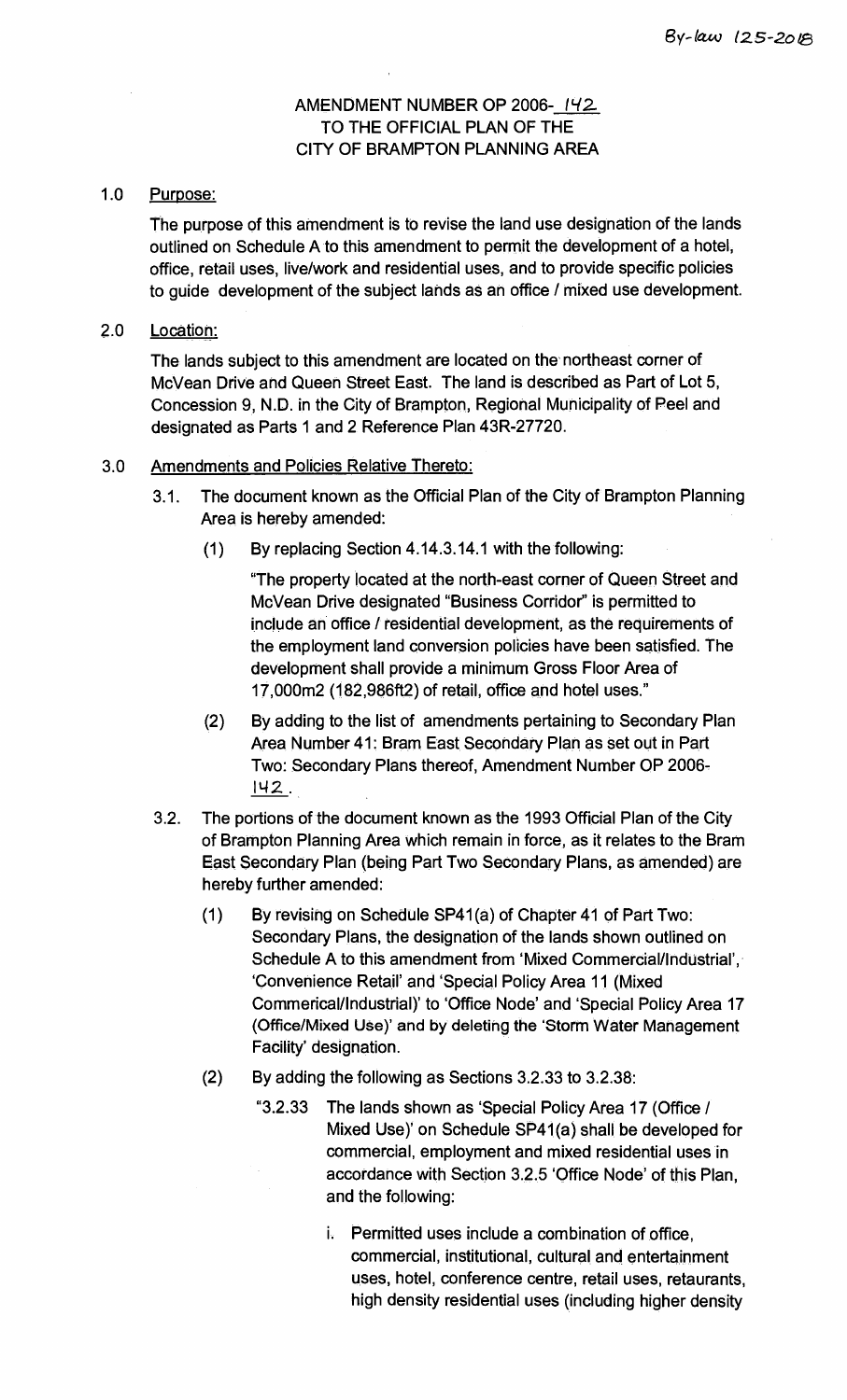**mixed use built form), live-work units and related community facilities and parking structures; and,** 

- **ii. Drive through facilities, warehouse facilities, distribution centres, motor vehicle sales or leasing establishments, motor vehicle repair facilities, motor vehicle body shop facilities, motor vehicle body repair shops, motor vehicle washing facilities and other motor vehicle commercial uses are not permitted.**
- **3.2.34 The lands designated 'Special Policy Area 17 (Office / Mixed Use)' on Schedule SP41(a) are to develop with a minimum combined Gross Floor Area of 17,000 square metres (182,986 square feet) of Retail, Office and Hotel uses, of which a minimum Gross Floor Area of 6,500 square metres (70,000 square feet) shall be comprised of Office uses.**
- **3.2.35 A supermarket with a minimum Gross Floor Area of 900 square metres (9688 square feet) is required to be developed, which may be counted towards the 17,000 m2 Retail, Office and Hotel use requirement as identified in Section 3.2.34.**
- **3.2.36 The maximum overall Floor Space Index (FSI) for lands designated 'Special Policy Area 17 — (Office / Mixed Use)' will be 2.12.**
- **3.2.37 Low rise building forms are only to be permitted on a small portion of the site for restaurant uses.**
- **3.2.38 Development in the 'Special Policy Area 17 (Office / Mixed Use)' designation is to adhere to the following Urban Design principles:** 
	- **i. All buildings are to have significant articulation and superior architectural treatment, with upscale building materials, glazing, roofline variation, and corner features;**
	- **ii. The architecture and built form are to provide landmark building elements that will establish lands within this designation as a focal point along the Queen Street East corridor;**
	- **iii. Convenient, safe pedestrian access is to be provided and supported with entrances facing the street, both within the site and with the surrounding context;**
	- **iv. Service/loading areas are to be incorporated into building designs and screened from view through appropriate fencing and landscaping;**
	- **v. No parking is to be permitted between buildings and Queen Street East, McVean Drive and Ebenezer Road. In areas where parking is abutting the street, appropriate landscaping shall be required to provide adequate screening to the street;**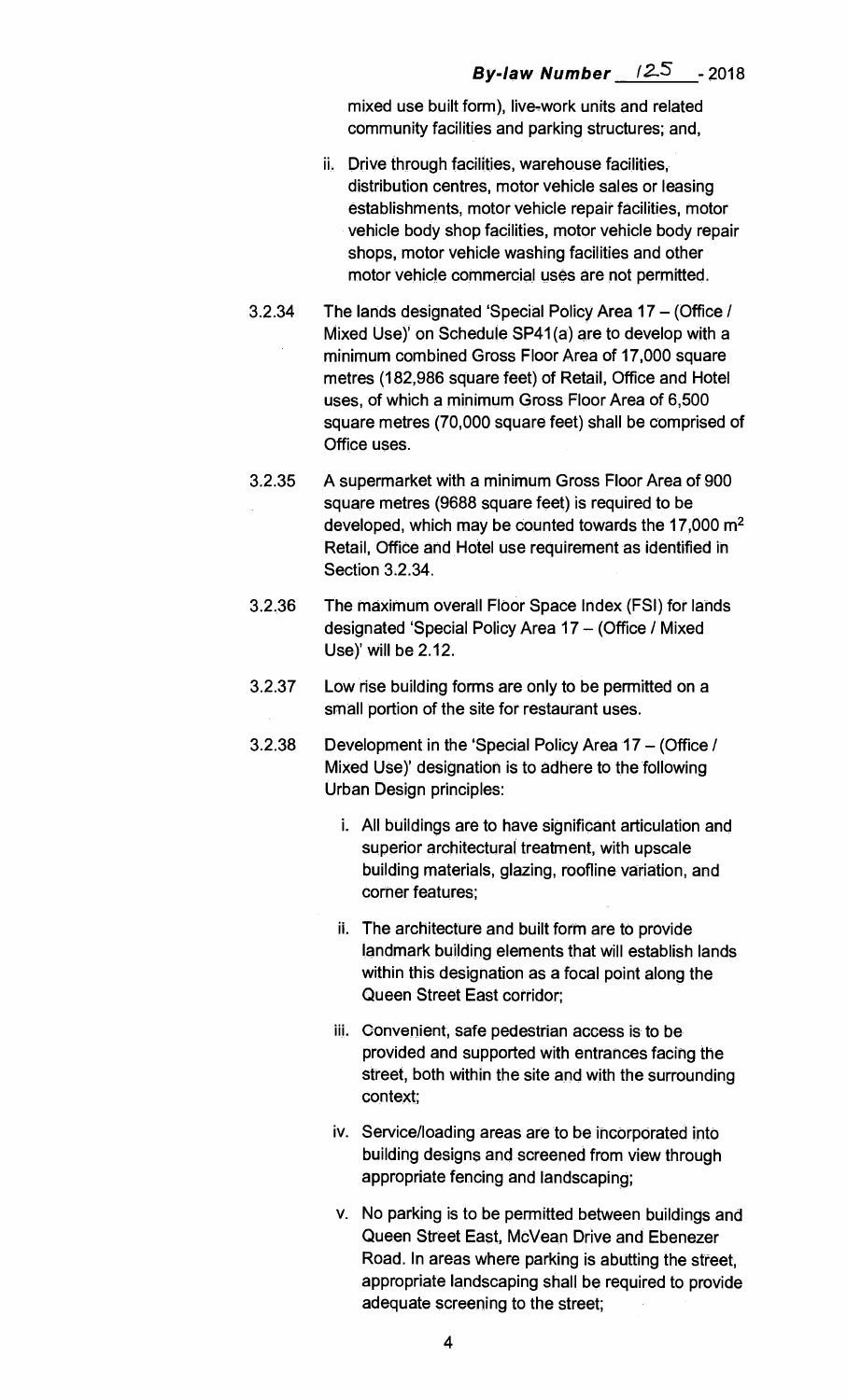- **vi. Building façades along Queen Street East are to include glass fenestrations and building articulation and be supportive of active pedestrian uses (i.e. retail and live/work opportunities);**
- **vii. Built form and architecture along the Ebenezer Road frontage is to be designed so that building height and style is compatible with the adjacent residential land-uses;**
- **viii. In recognition of the visibly prominent location of the lands within this designation and its proximity to existing residential uses, upscale landscaped treatment shall**, **be provided along Queen Street East, McVean Drive and Ebenezer Road;**
- **ix. A private open space amenity in the form of a central square that is publicly accessible and designed to be barrier free and highly visible shall be provided within this designation. The square shall provide opportunities for active and passive forms of leisure and recreation;**
- **x. The majority of vehicle parking spaces on the lands are to be located below grade."**